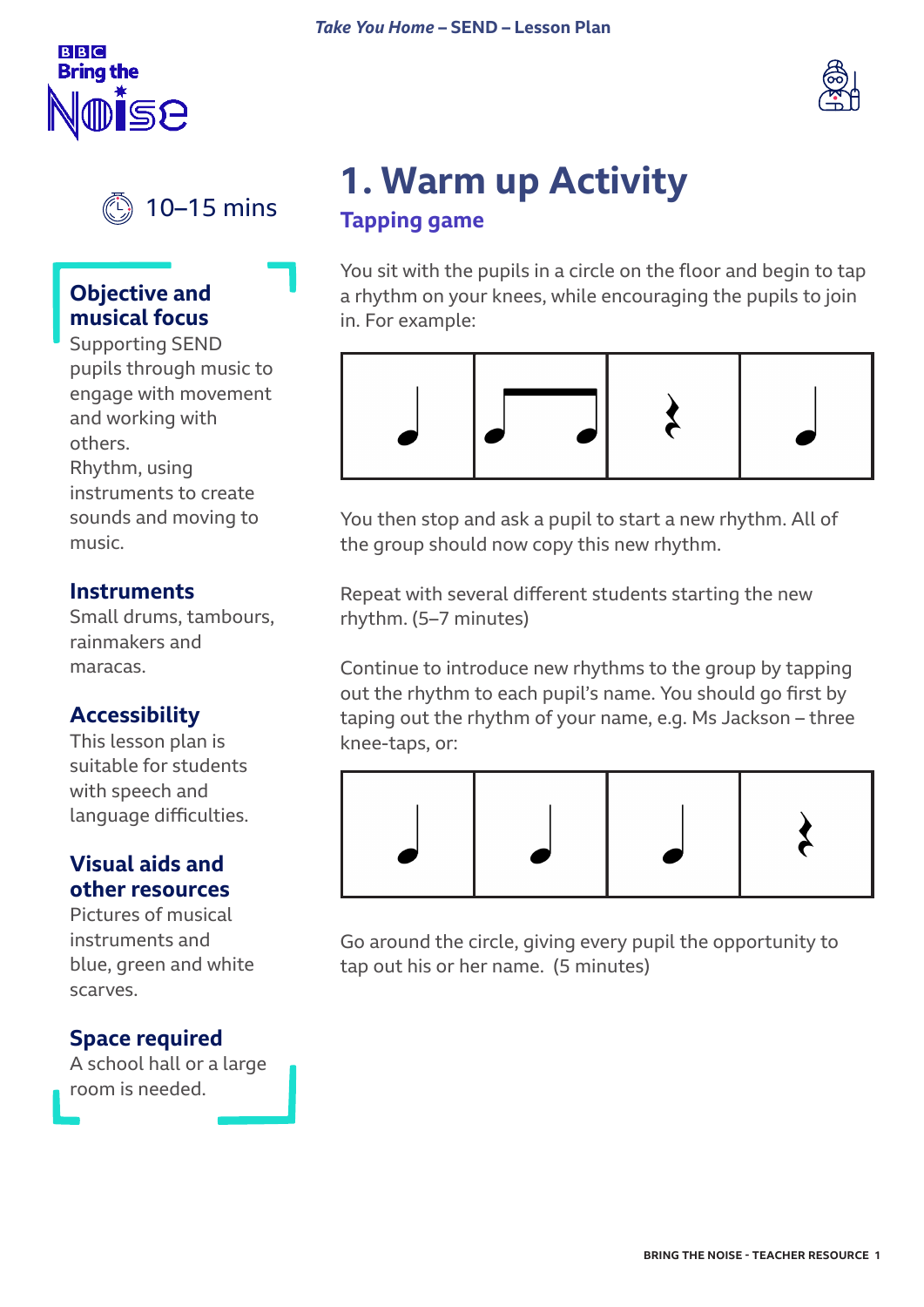





25 mins





Play the song *Take You Home* using *Bring the Noise: Play It!* interactive tool on our website.



### **2. Listen to the music**  *Take You Home*

Explain to the pupils that they are going to use instruments and scarves to perform the song, *Take You Home*.

Play the song to the group and ask the pupils to listen carefully.

Give out the coloured scarves and ask the pupils to listen to the song again, but this time to move as if the scarves are waves in the ocean. (10 minutes)

Bring the pupils back into the circle and place the listed instruments in the circle. Ask the pupils to come and choose an instrument. Divide the pupils into two groups, one with drums and tambours, and the other with rainmakers and maracas.

Hold up the pictures of the different instrument when it is time for them to play.

Encourage tapping the drums, tambours and maracas in a rhythm. Allow time to practise and time to swap instruments. (15 minutes)

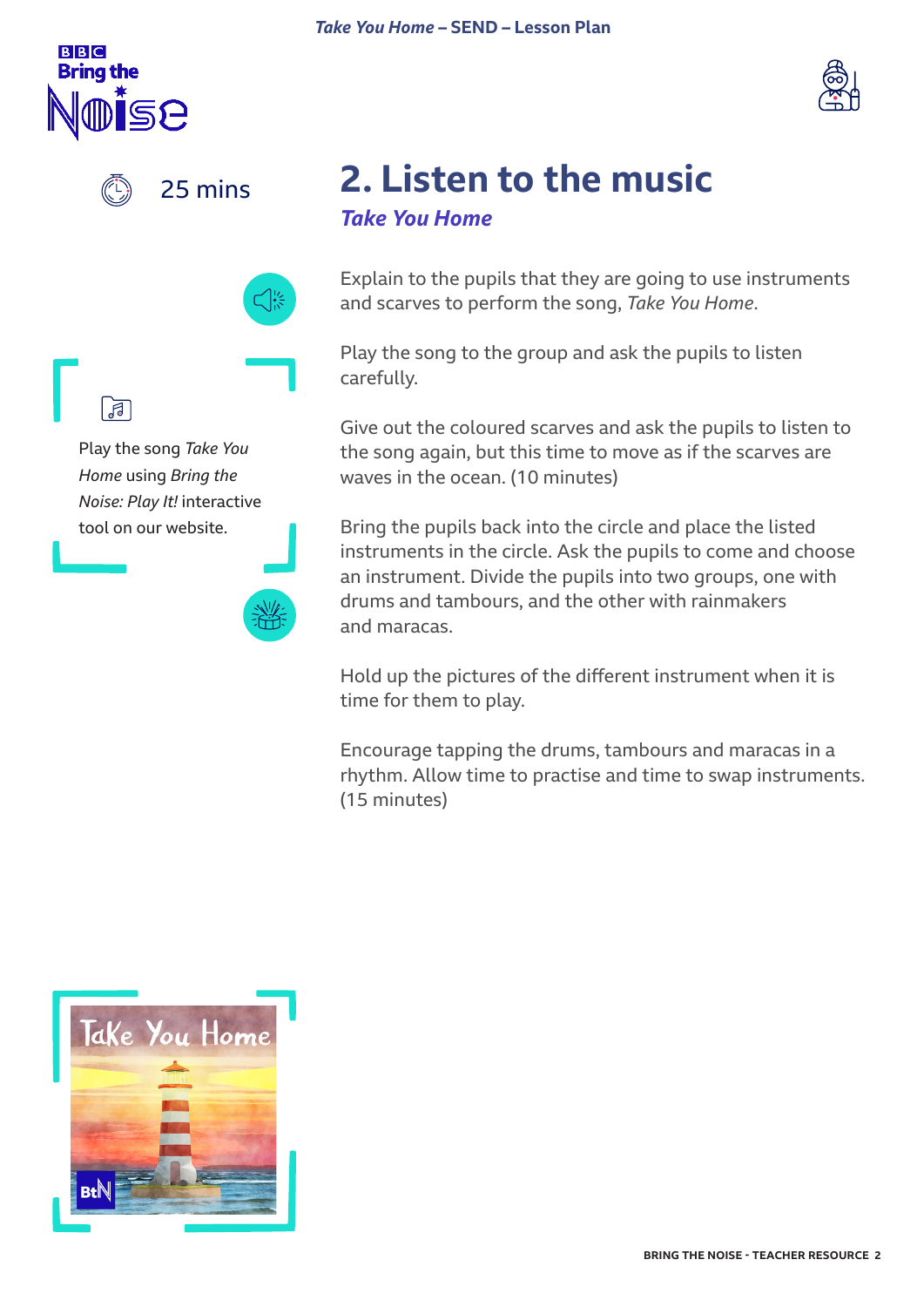## **3. Performance**

Divide the class into three groups and arranged into three rows, with each group on a row.

The groups and the order of the rows shoud be:

- **•** pupils with scarves to create the movement of the ocean (front row, kneeling)
- **•** pupils with rainmakers and maracas (second row, sitting on chairs)
- **•** pupils with tambours and small drums (third row, standing)

Play the song and point out to the pupils when they are needed to play their instrument in the right section.

The instructions for each of the sections are:

- **•** Introduction: pupils with scarves, rainmakers and maracas play
- **•** Verses: pupils with drums and tambours play
- **•** Pre-chorus: all of the pupils play
- **•** Choruses: pupils with scarves, rainmakers and
- **•** maracas play

### 10–15 mins

### *Take You Home*  **song structure**

- 1. Introduction 4 bars
- 2. Verse 8 bars
- 3. Chorus 4 bars
- 4. Verse 8 bars
- 5. Pre-chorus 4 bars
- 6. Verse 8 bars
- 7. Chorus 8 bars